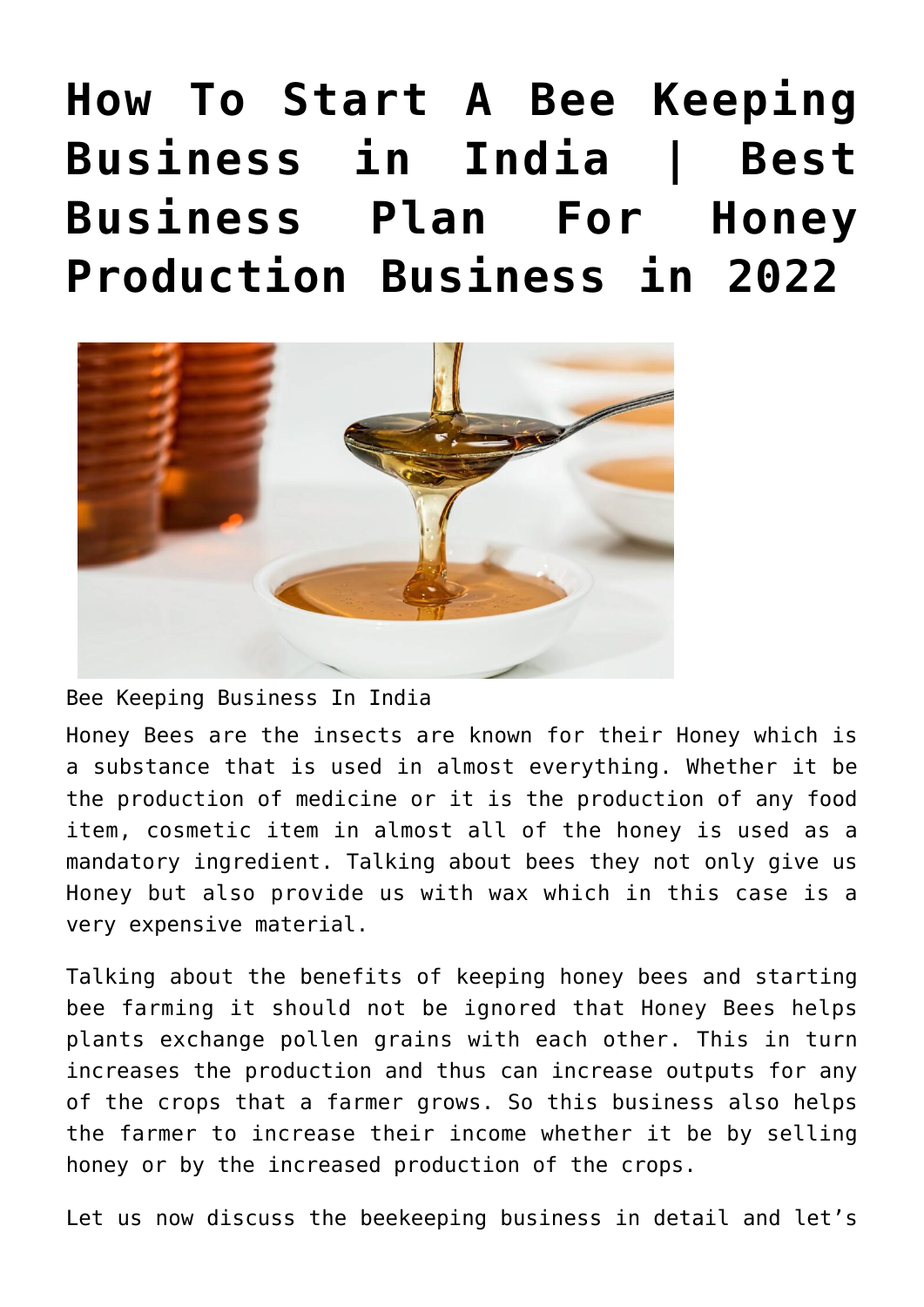get to every aspect of the Beekeeping business.

# **Demand for Bee Keeping Business in India**

Rearing Honey Bees or practicing "Apiculture" is been in mankind for a long time. In this business Honey Bees are kept for the production of Bee Wax, Honey, and lots of other stuff. When talking about the demand for Beekeeping business in India, it is of no doubt that with a due increase in the number of new medicinal companies the demand for Honey has also increased subsequently.

With this said it is also worth mentioning that honey is also used in the production of cosmetic items. The rising demand for honey and other stuff like Bee Wax, Royal Jelly, Pollen Grains, etc indicates that Bee Keeping in India is an emerging Business Idea and it can be a very profitable business if planned properly.

When the pandemic hit mankind in 2020, there was a shortage of honey as everyone got to know the medicinal properties of honey and they started consuming honey. This indicates that people are still learning how to use honey for its medicinal properties.

## **Types of Business related to Bee Keeping Business in India.**

There are many types of businesses that can be related to the Bee Keeping Industry. Some of them include:

- Keeping Honey Bees for the production of Honey.
- Keeping Honey Bees for the production of Bee Wax, Pollen grains, etc.
- Importing or Exporting Honey and other materials and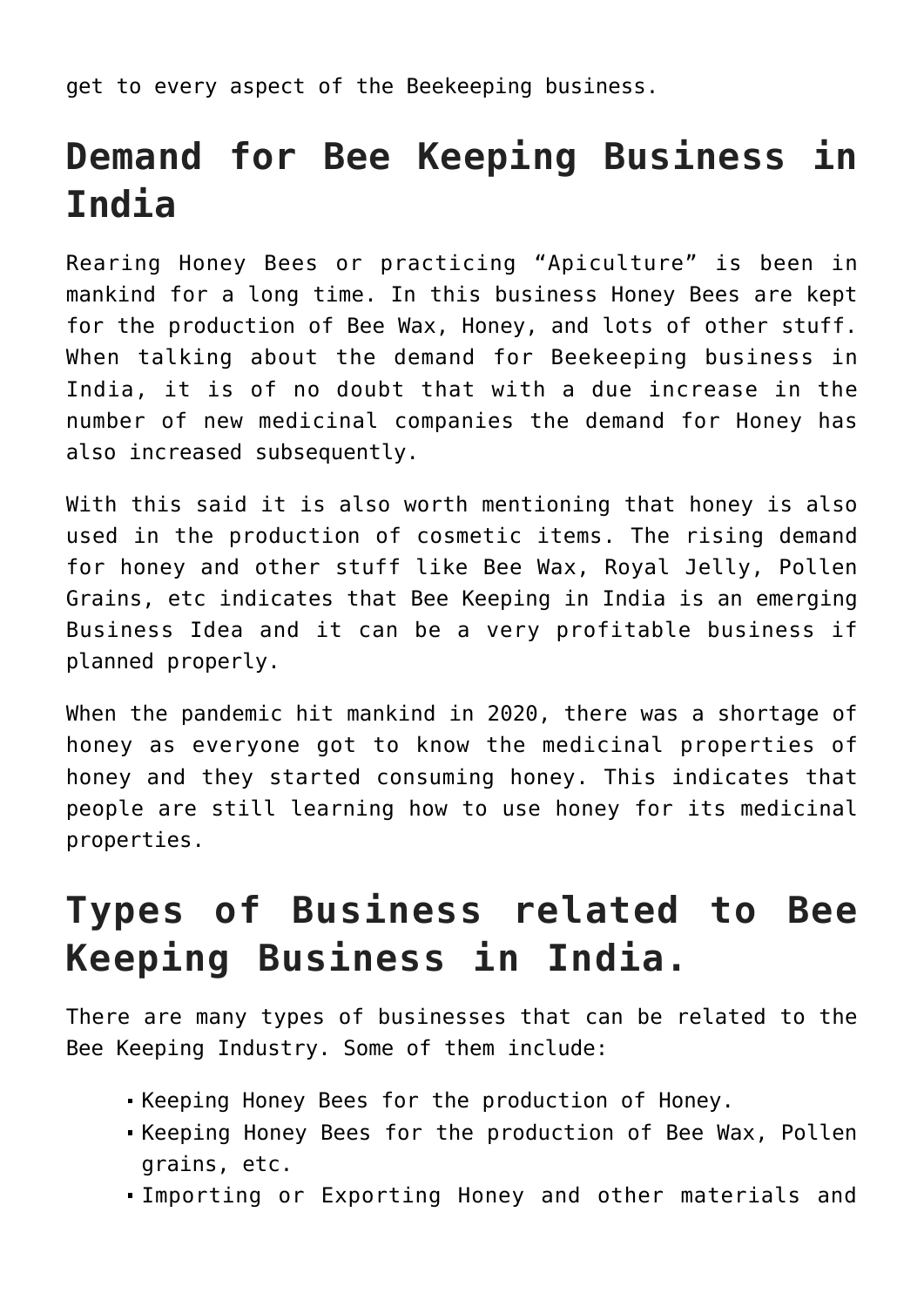selling it directly either to the customer or to any industry.

Here we will discuss the manufacturing or production process of Honey, Bee Wax, etc both on a large scale and even on a small scale. This is a type of Business Idea that can be easily practiced on a large scale as well as a small scale from home. Farmers can even practice beekeeping business with their normal agricultural business which will eventually increase their income.

### **Benefits of Bee Keeping Business in India**

As it's seen that the pandemic has helped people in developing good habits of maintaining hygiene and also taking care of their health. Using Honey for increasing immunity is becoming the most popular thing in today's time. People are getting more and more inclined toward Ayurvedic and Herbal Products for taking care of their health. Thus Bee Keeping business is a type of evergreen business that will never get saturated as with the rising population the demand for honey and cosmetic products will also increase with due time.

Thus it can be said that keeping Honey bees for bee farming in India is rising day by day.

## **Competition in Bee Keeping Business in India**

Talking about the competition, it is clear that the competition is rising day by day for every business. When we talk about the beekeeping business for honey production we can see that there are a lot of big companies like Dabur, Patanjali, etc that are producing honey for a long time. But their honey has added chemicals and preservatives which people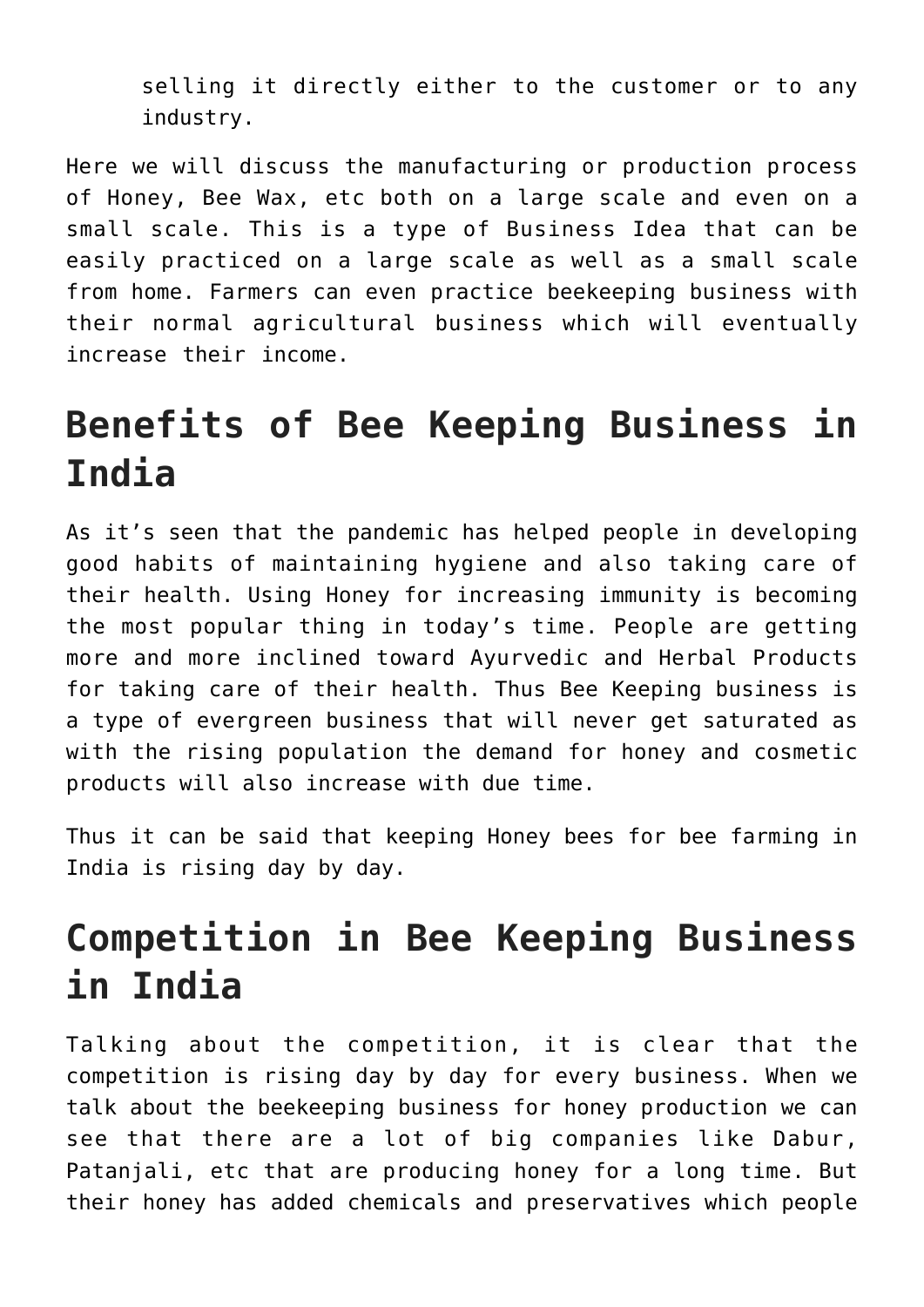nowadays don't want to use as it may increase the risk of health issues. So opening a venture like this where you provide pure honey and other materials directly to people will never get affected by competition.

We just have to keep the purity and quality of the honey or any product which we are extracting from a Bee Keeping Business, on the top. Nowadays people search the whole market and they only take the product when they get satisfied with the purity and quality of the products. So if we maintain the quality and purity then it would not be hard to beat all the competitors and get to the top.

## **Raw Materials required for Bee Keeping Business in India**



Bee Keeping Business in India

Beekeeping or "Apiculture" is a business model which can be practiced on both small scales – from home or on a large scale by establishing Bee farms. If we practice Beekeeping business on a small scale or the large scale then the raw materials could be:

Raw Materials for starting a Bee Keeping Business on a small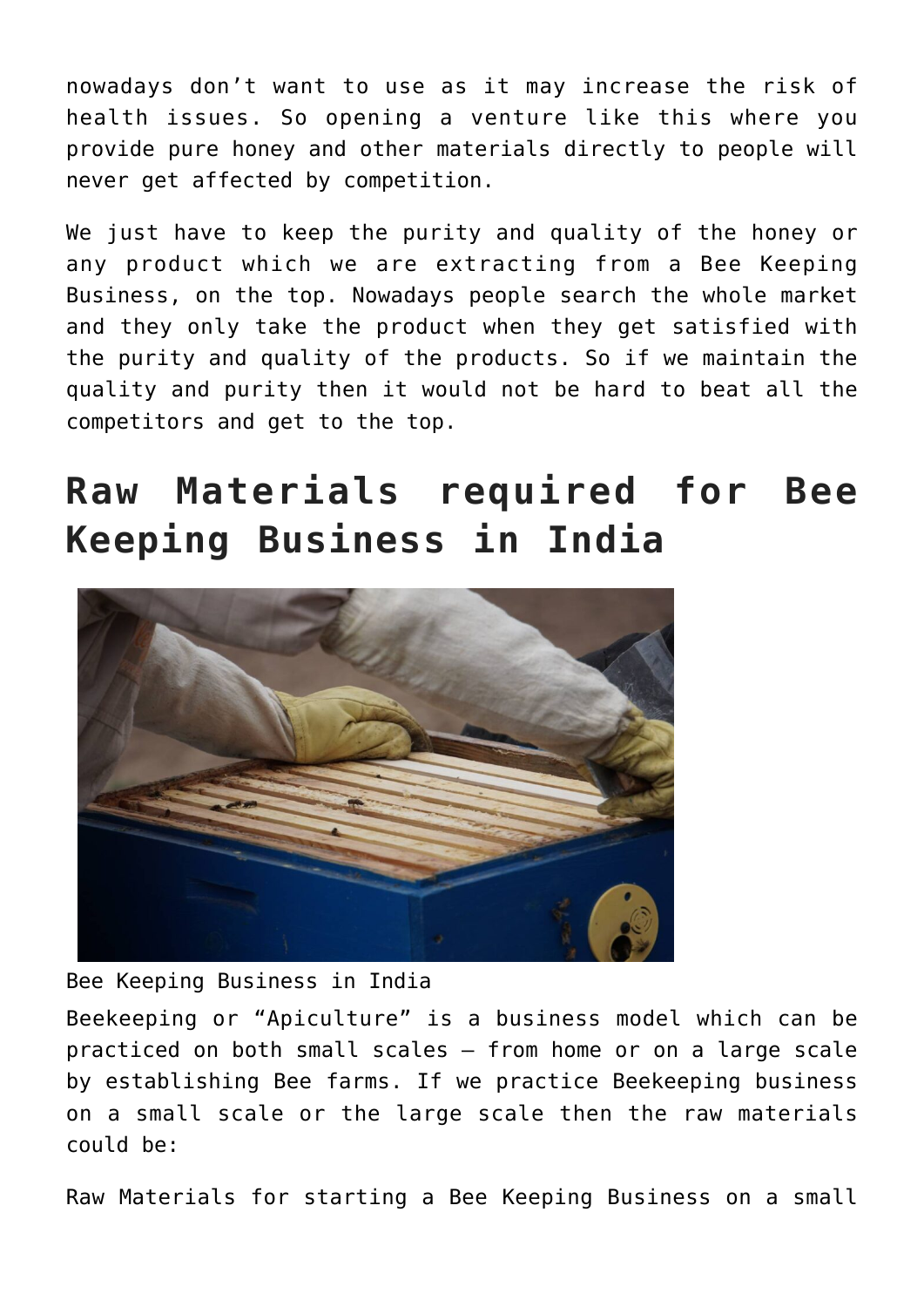scale or a large scale i.e. from home or from small farms or from big bee-keeping farms.

- 1. Having a place for setting up Bee Farms: These small land areas can be used to set up the bee farms where the bees will make their hives and will start collecting honey from the surroundings. These areas should be low in moisture as if we take an area that is high in moisture then it may affect bees.
- 2. As we all know that honey is made out of the pollen grains which are extracted from the flowers by the bees so the surrounding should contain lots of plants and trees which will again help the bees to collect pollen and hence create the honey. These plants and trees also provide shade and act as a shelter for the honey bees and their beehives.
- 3. Tools and equipment: Talking about the tools in the beekeeping business, there are like 10 – 15 tools that are kind of required.

Some of them include :

- 1. Hive stand
- 2. Smoker
- 3. Hive tool
- 4. Protective wears
- 5. Queen excluder
- 6. Combs
- 7. Frames
- 8. Cover for the box inner, outer.

### **Machines required in Bee Keeping Business in India**

Talking about the machines there are no such machines that are required during the time of production as honey bees take care of the production and we don't have to put any effort.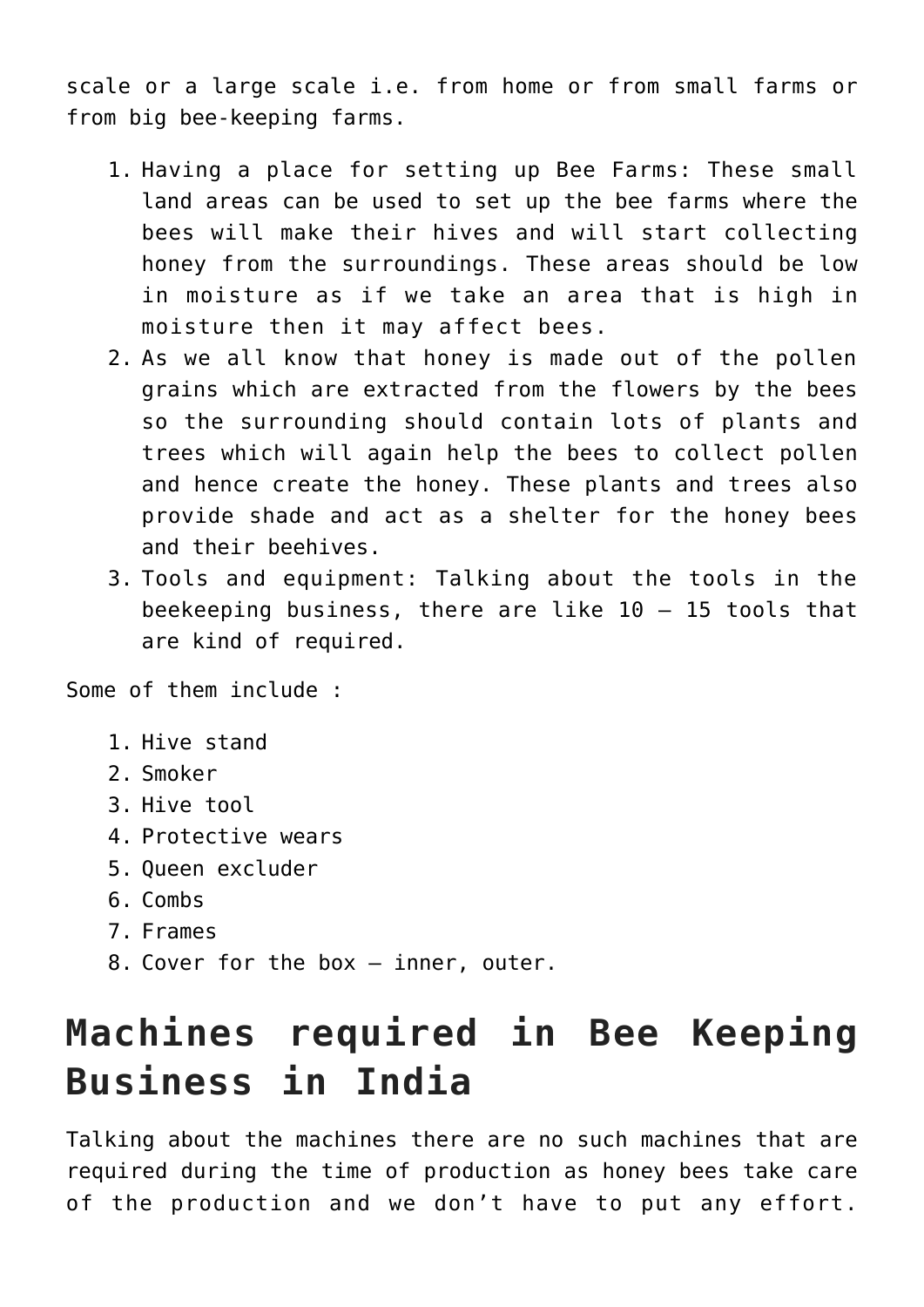Machines can be used to package the honey which after being extracted from the bees are going to get exported to the market. So basically we need machines just to package the products and we can even ignore these machines if we are starting a beekeeping business on a small scale.

To view, some of the packaging machines make sure to see this [page](https://www.propac.com/packaging-equipment/).

## **Basic planning before starting Bee Keeping Business in India**



Bee Keeping Business in India

Before starting any business it is quite important to make a plan as it helps us to guide ourselves as well as to take care of the business properly. For the beekeeping business, there are a lot of business plans that should be made before starting the business.

Starting out with the type of the project whether it is a small-scale Bee Keeping Business or a large-scale Bee Keeping Business.

Then we have to take the training. Yes, we are talking about the Beekeeping training which can be taken either from the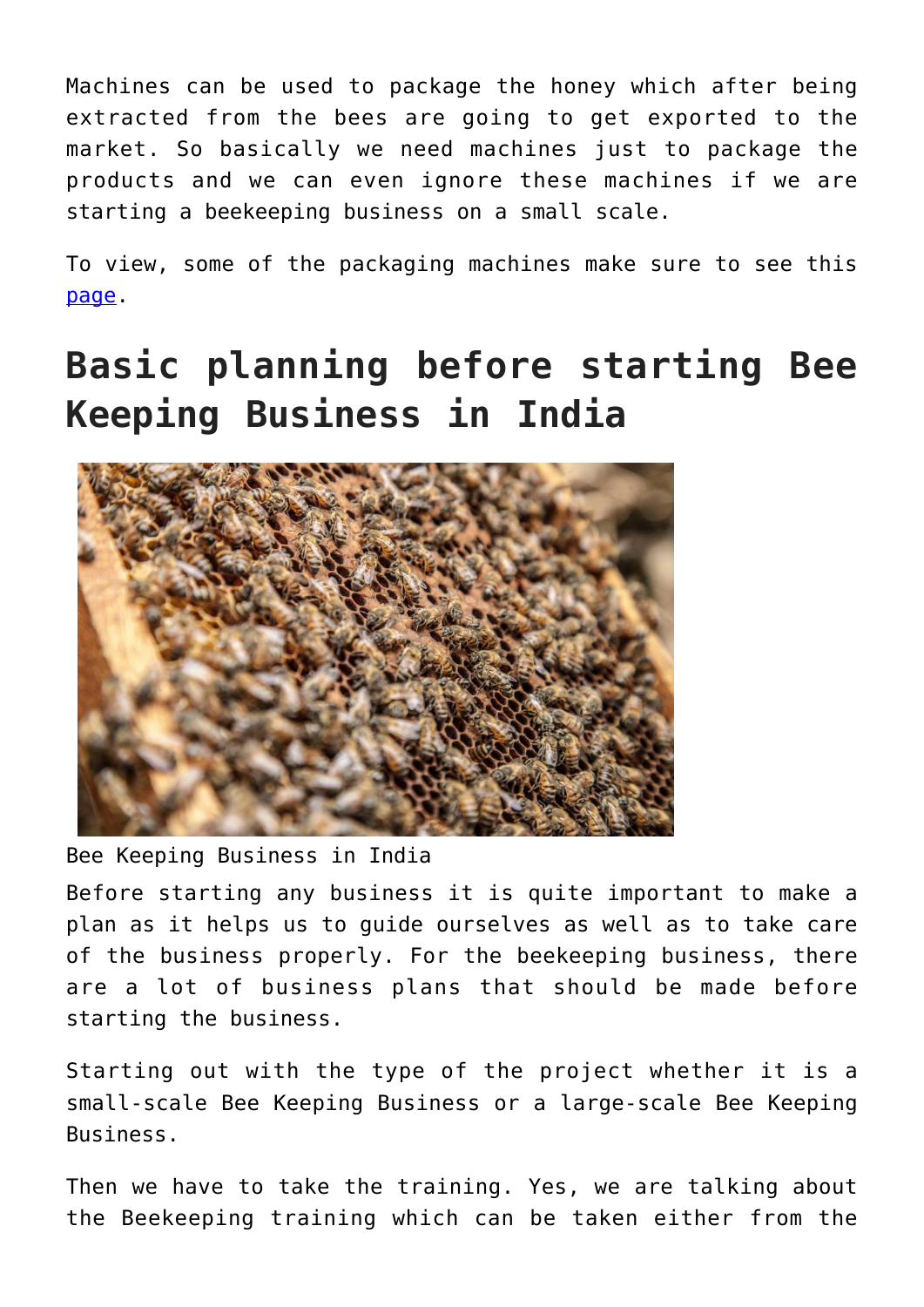institutes or from the people who are practicing the bee keeping business for a long time.

After getting trained, one should get practical experience then only it would be easy for them to start a beekeeping business with ease and start the production of Honey and other materials.

It is also very important to first discuss the types of bees that can be brought before starting the Bee Keeping Business in India.

Some of the bee types are given below:

- Indian Hive Bees (Apis Cerana Indica)
- Rock Bees (Apis Dorsata)
- Little Bees (Apis Florea)
- European and Italian Bees (Apis Mellifera)
- Dammer Bee or Stingless Bee (Tetragonula Iridipennis)

While setting up the farms we have to choose the species that we have to keep. One should give prior research on these species before even thinking to start the beekeeping business.

#### **Initial cost for setting up Bee Keeping Business in India**

Many of us will be waiting eagerly for this point to come. The wait is over. Let's discuss the cost. Cost is the primary concern of any business. It decides the scale of the business, the estimated profit, and the future.

Let us now make a cost report for about 20 Bee Colonies. The prices and costs mentioned below can be a bit relative to the location and many other parameters. Make sure to give it a check yourself for your area and take these calculations as a reference.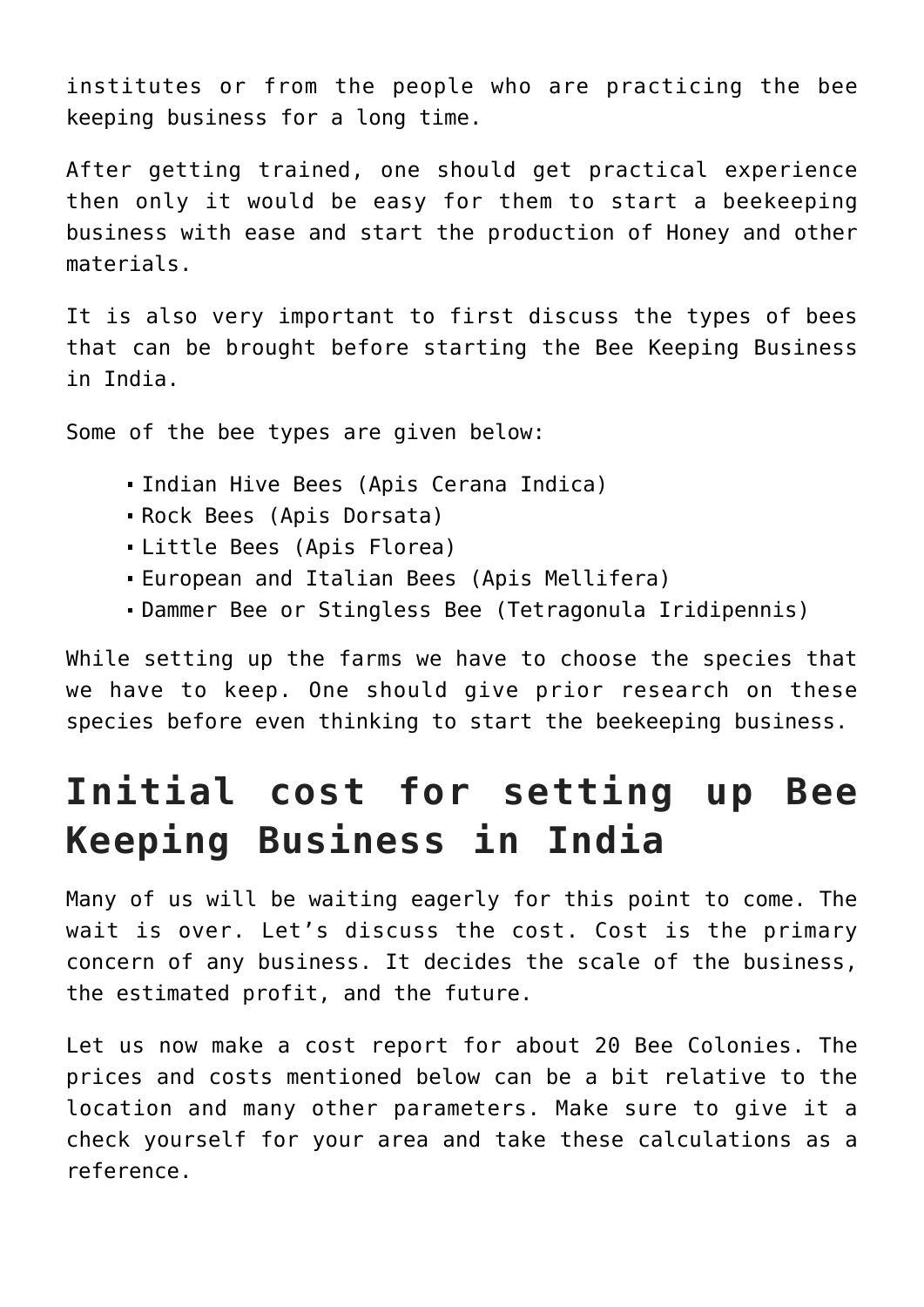Let us assume that we are going to keep 50 Bee Colonies.

| Number of beehives:                                                                                                                                                                                                                                                                                                                                                          | 100                                                                  |  |
|------------------------------------------------------------------------------------------------------------------------------------------------------------------------------------------------------------------------------------------------------------------------------------------------------------------------------------------------------------------------------|----------------------------------------------------------------------|--|
| Comb base sheet:                                                                                                                                                                                                                                                                                                                                                             | Rs 700 per Kg                                                        |  |
| Sugar:                                                                                                                                                                                                                                                                                                                                                                       | Rs 45 per Kg                                                         |  |
| Cost of nucleus box:                                                                                                                                                                                                                                                                                                                                                         | Rs 1200 (Cerana) & Rs 2000<br>(Mellifera)                            |  |
| Cost of honey extractor                                                                                                                                                                                                                                                                                                                                                      | Rs 5000 per piece for Cerana<br>& Rs 7000 per piece for<br>Mellifera |  |
| Hive stand cost:                                                                                                                                                                                                                                                                                                                                                             | Rs 300                                                               |  |
| Labor cost per day:                                                                                                                                                                                                                                                                                                                                                          | <b>Rs</b> 250                                                        |  |
| Cost of a Mellifera Bee<br>colony: Cost of a Cerana bee<br>colony:<br>$\Omega$ is $\mathbf{D}$ and $\mathbf{D}$ and $\mathbf{D}$ and $\mathbf{D}$ and $\mathbf{D}$ and $\mathbf{D}$ and $\mathbf{D}$ and $\mathbf{D}$ and $\mathbf{D}$ and $\mathbf{D}$ and $\mathbf{D}$ and $\mathbf{D}$ and $\mathbf{D}$ and $\mathbf{D}$ and $\mathbf{D}$ and $\mathbf{D}$ and $\mathbf{$ | Rs 3500 Rs 2500                                                      |  |

Our Basic Capital Investment for Bee Keeping Business will look like this:

| Material                                                                                                                                        | Investment in<br>Rs (Cerana) | Investment in<br>Rs (Mellifera) |
|-------------------------------------------------------------------------------------------------------------------------------------------------|------------------------------|---------------------------------|
| Cost of 100 Bee colonies                                                                                                                        | 2,50,000                     | 3,50,000                        |
| Cost of 50 nucleus box                                                                                                                          | 60,000                       | 1,00,000                        |
| Cost of the honey extractor                                                                                                                     | 5,000                        | 7,000                           |
| Cost of 100 Beehives                                                                                                                            | 1,00,000                     | 2,00,000                        |
| Cost of 600 ant wells                                                                                                                           | 12,000                       | 12,000                          |
| Cost of 150 feeder frames @ Rs<br>120/frame for Mellifera and Rs<br>100/ frame for Cerana                                                       | 15,000                       | 18,000                          |
| Cost of honey bee farming<br>equipment (smoker, hive tool,<br>swarm net, Bee veil, wire<br>embedder, storage drums, and<br>other miscellaneous) | 10,000                       | 16,000                          |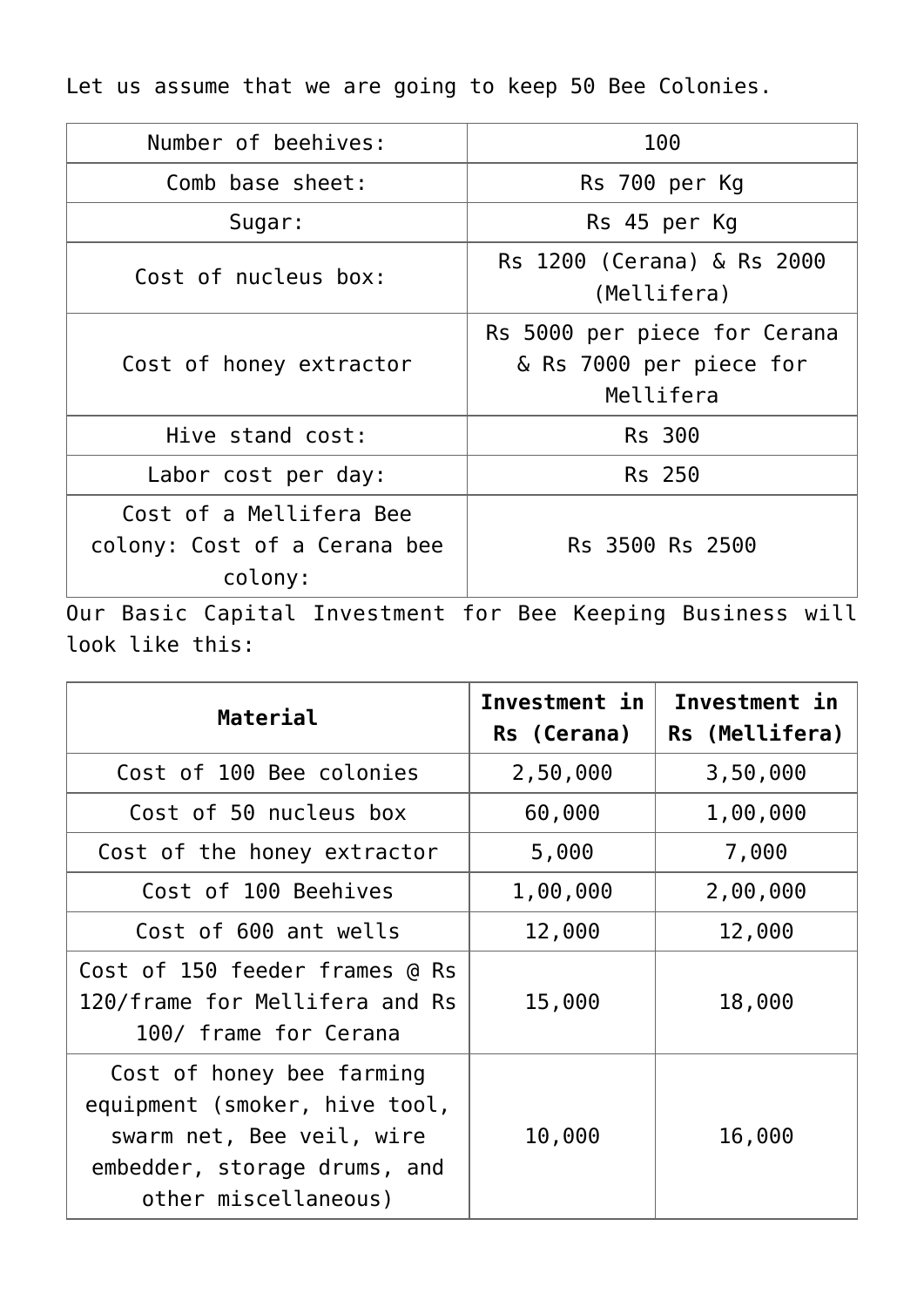| Cost of 150 hive stands                 |          |          |
|-----------------------------------------|----------|----------|
| Cost of 200 Queen gates                 | 8,000    |          |
| Cost of 100 Queen Bee excluder<br>sheet |          | 20,000   |
| Total cost                              | 4,60,000 | 7,23,000 |

In the above table, we talked about the initial investment to start bee keeping business. Let us now discuss the recurring fees and investment details to start the business in a cycle.

#### **Recurring Investment in Beekeeping Business Plan**

| Material and labor                                                           | Investment in<br>Rs (Cerana) | Investment in Rs<br>(Mellifera) |
|------------------------------------------------------------------------------|------------------------------|---------------------------------|
| Cost of comb foundation<br>sheet                                             | 5,600                        | 42,000                          |
| Cost of sugar for feeding @<br>200 kg for Mellifera and<br>100 kg for Cerana | 9,000                        | 18,000                          |
| Charges for survival and<br>pollination                                      | 20,000                       | 50,000                          |
| Labour charges for 300 days                                                  | 1,50,000                     | 1,50,000                        |
| Total cost                                                                   | 1,84,600                     | 2,60,000                        |

# **Things to keep in mind before starting the business**

For setting up any kind of business in India, we have to take various permissions and licenses from the Government. These documents help us to practice our business legally and to get all the benefits provided by the Government.

Some of them are mentioned below.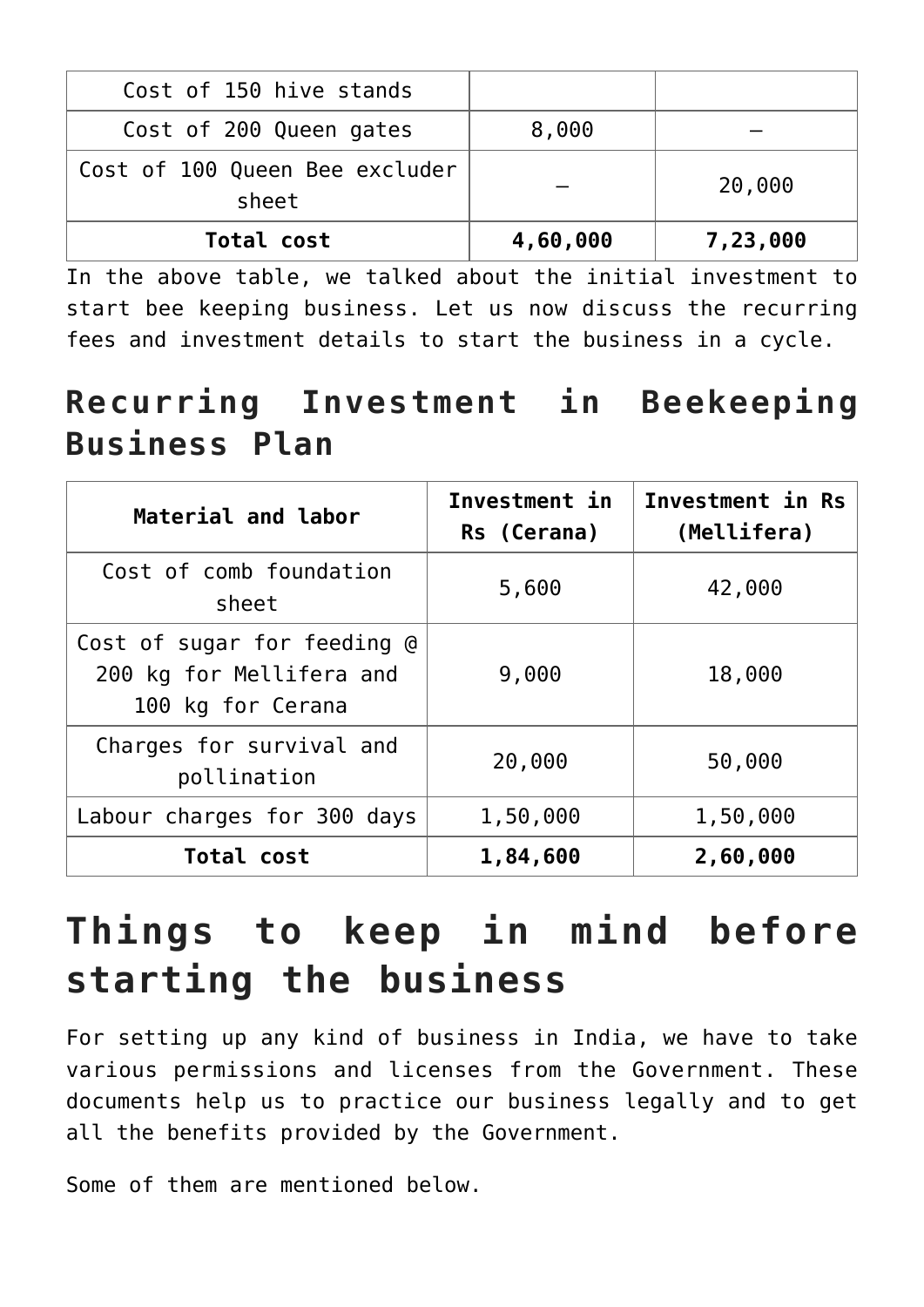- 1. [UAM Registration](https://udyamregistration.gov.in/Government-India/Ministry-MSME-registration.htm) (Udyog Aadhar Registration With MSME)
- 2. Company Registration with Registrar Of Companies
- 3. Trade License
- 4. Factory License
- 5. [BIS Certification](https://www.bis.gov.in/index.php/product-certification/product-certificatin-apply-online/)

We can also take benefits from the schemes of government through which we can get a loan for starting our beekeeping business. The [NBB \(](https://nbb.gov.in/)National Bee Board), in association with NABARD, has schemes for financing the Bee keeping businesses in India.

#### **Risks and problems in that business**

When we make any business plan we have to think both about its pros and its cons before taking any action. As there are many risks that are related to businesses that people don't consider from the start. Though we have talked about so many pros of Bee Keeping Business plan so now let's dive deep and discuss some of the risks or the cons of the Bee Keeping Business in India.

The first risk and problem that we might face while starting Bee Keeping Business are keeping bees away from diseases and pests.

- 1. Some of the pests that affect honey bees are: wax moths, ants, wasps, wax beetles, birds, trachea mites, parasitic mites, Varroa destroyers, bee mites, brood mites, etc., are common pests.
- 2. Some of the diseases that affect honey bees are European foul-brood disease, American foulbrood, Nosema disease, Sacbrood disease (SBV), Chalkbrood disease, Thai sacbrood virus (TSBV)and Stone brood disease, etc.

Bad weather and climate conditions also become a risk for Bee Keeping Business. So it should be also taken into account before starting the business.